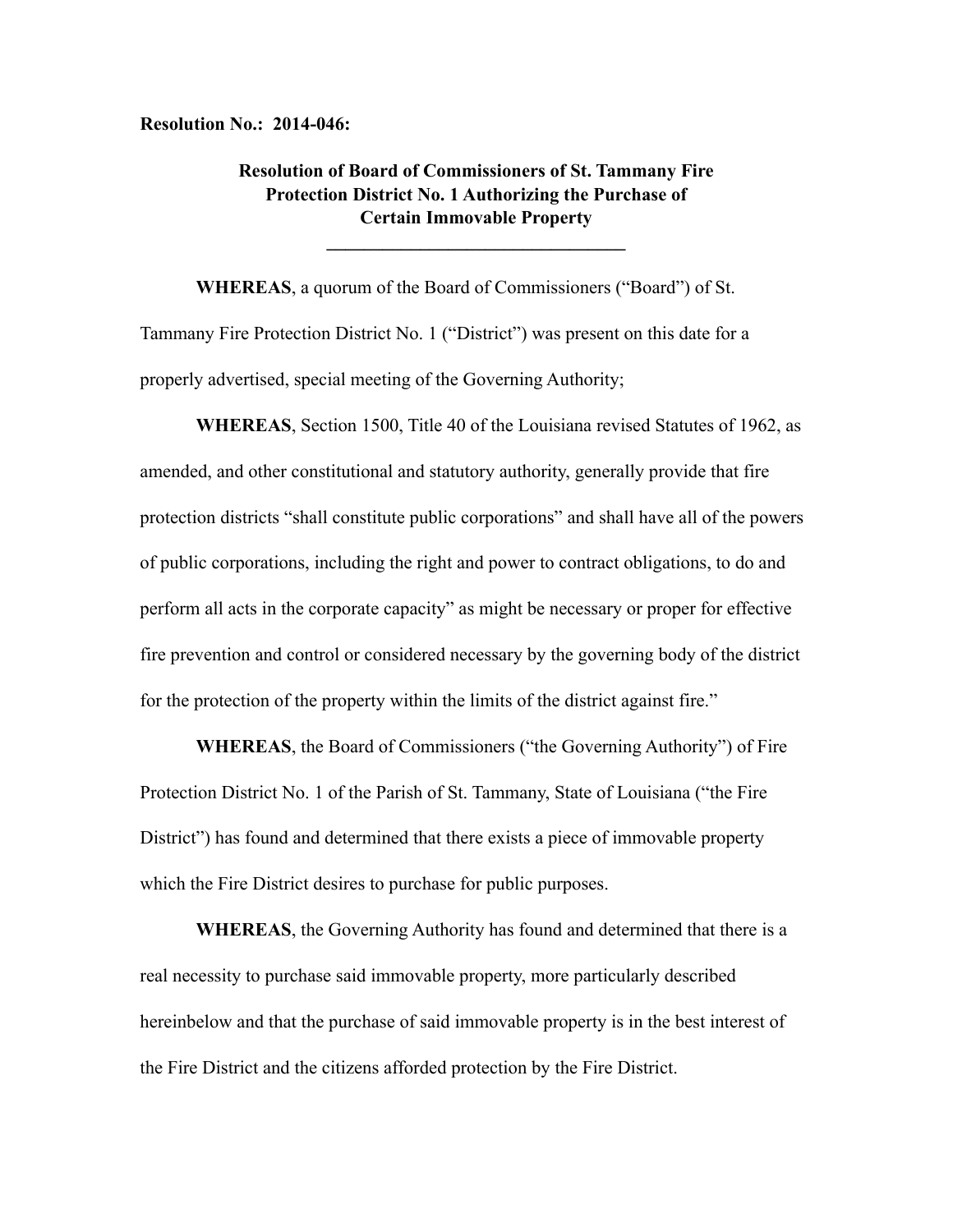**WHEREAS**, the Fire District desires to purchase said property at a fixed, fair and reasonable price, based upon an appraisal of property.

## **NOW THEREFORE, BE IT RESOLVED**, by the Governing Authority that

Chris Kaufmann, Chief of St. Tammany Fire Protection District No. 1, State of Louisiana,

be and is hereby authorized, empowered and directed for on behalf of the said Fire

District to purchase, for minimum bid, the hereinbelow described piece of immovable

property and to appear before any Notary Public and then and there on behalf of the Fire

District to execute a deed, purchasing, and acquiring from any person, firm or

corporation, after paying the fair and reasonable price, the following pieces of immovable

property which is more particularly described as follows, to wit:

**All That Certain Lot Or Parcel of Land,** together with all the buildings and improvements thereon and all the rights, ways, means, privileges, servitudes, prescriptions, appurtenances and advantages thereunto belonging or in anywise appertaining thereto, situated in St. Tammany Parish, Louisiana, being Lot 22 and part of Lot 21, Home Acres Tract J, being more fully described as follows:

From the corners of Sections 24 & 25, Township 8 South, Range 13 East; and Sections 19 & 30, Township 8 South, Range 14 East, proceed S 89-5-00 E, 2091.25' to a point; Thence proceed S 89-53-05 E, 650.00' to a point, thence proceed S 00-01-35 E, 400.70' to a point, the point of beginning Phase One, Meadows Subdivision. Thence S 89-56-42 E 564.31' to a point which is the westerly edge of Airport Road, thence S 00-02-47 E 181.42' to a point which is the northerly edge of Meadows Blvd., thence in two courses along the northerly edge of Meadows Blvd in a westerly direction, being 275.03' and 296.17' to a point, which is S 00-01-35 E and 109.39' S of the point of beginning of Phase One, being a part of the Meadows Subdivision Phase One, in accordance with Map File #810-A recorded on January 24, 1984, in the official records of St. Tammany Parish, Louisiana.

Being the same property acquired by Linda Brightbill, wife of/and Martin A. Smith, Jr., from Windbreaker Development Corporation in an act passed before Fletcher Cochran, Notary Public, dated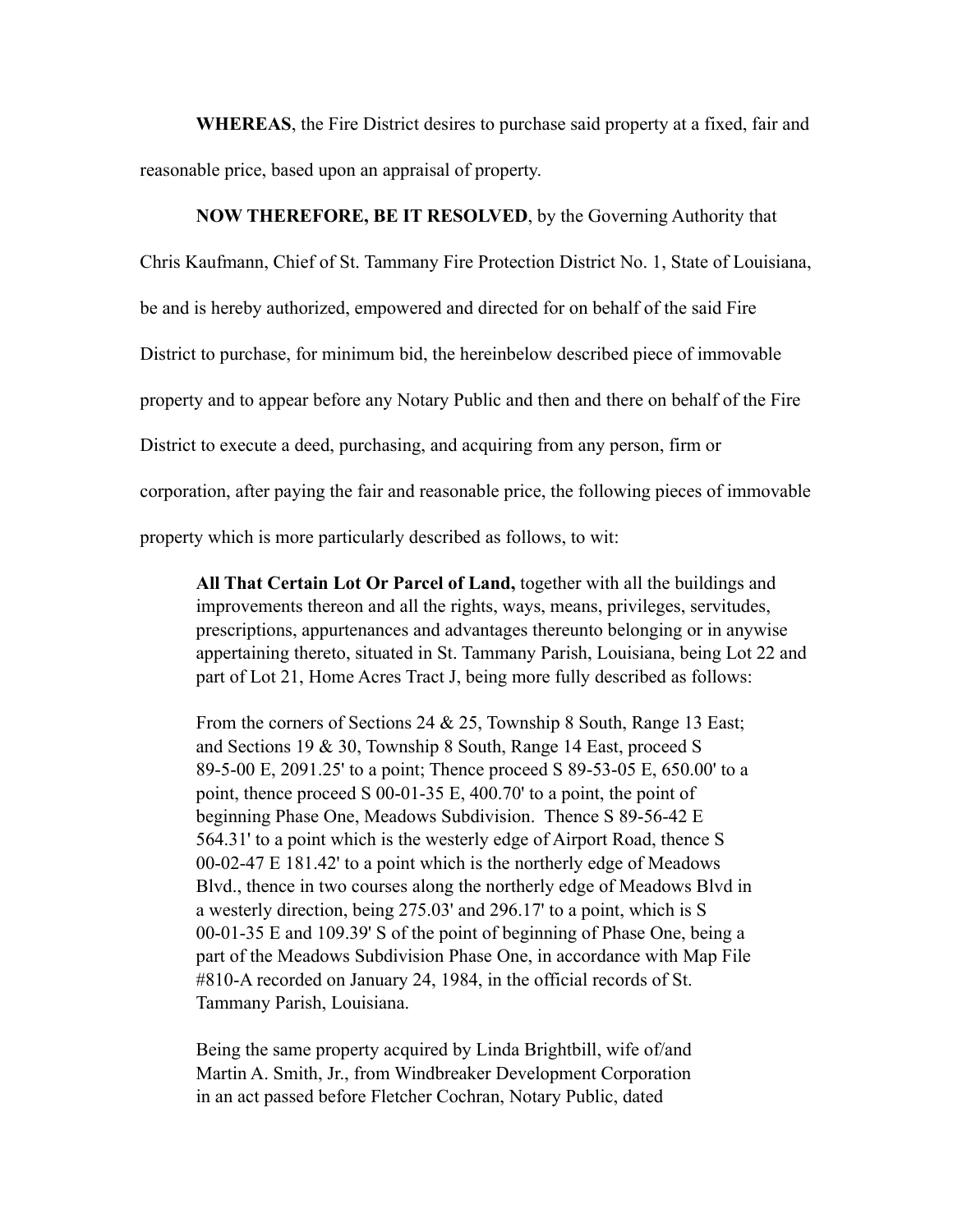September 26, 1995, registered October 2, 1995 under COI#967706, St. Tammany, Louisiana, and in a subsequent act dated January 30, 1998, registered March 4, 1998 under COI#1080716, St. Tammany Parish, Louisiana. Being the same property further acquired by Martin A. Smith, Jr., in the Succession of Linda Brightbill Smith in case no. 2003-30865 Division "I" of the 22nd Judicial District Court for the Parish of St. Tammany, Louisiana, signed November 5, 2007, registered November 5, 2007 under COI#1653244, St. Tammany Parish, Louisiana.

 Said act to contain such terms, conditions and stipulations as the said officer, in his absolute discretion may deem proper to incorporate herein, this said Governing Authority hereby ratifying and confirming each and every act done by said officer under pursuant to this resolution.

To the extent that prior resolutions or acts of this Board conflict with this

resolution those prior resolutions and actions are superseded by this resolution.